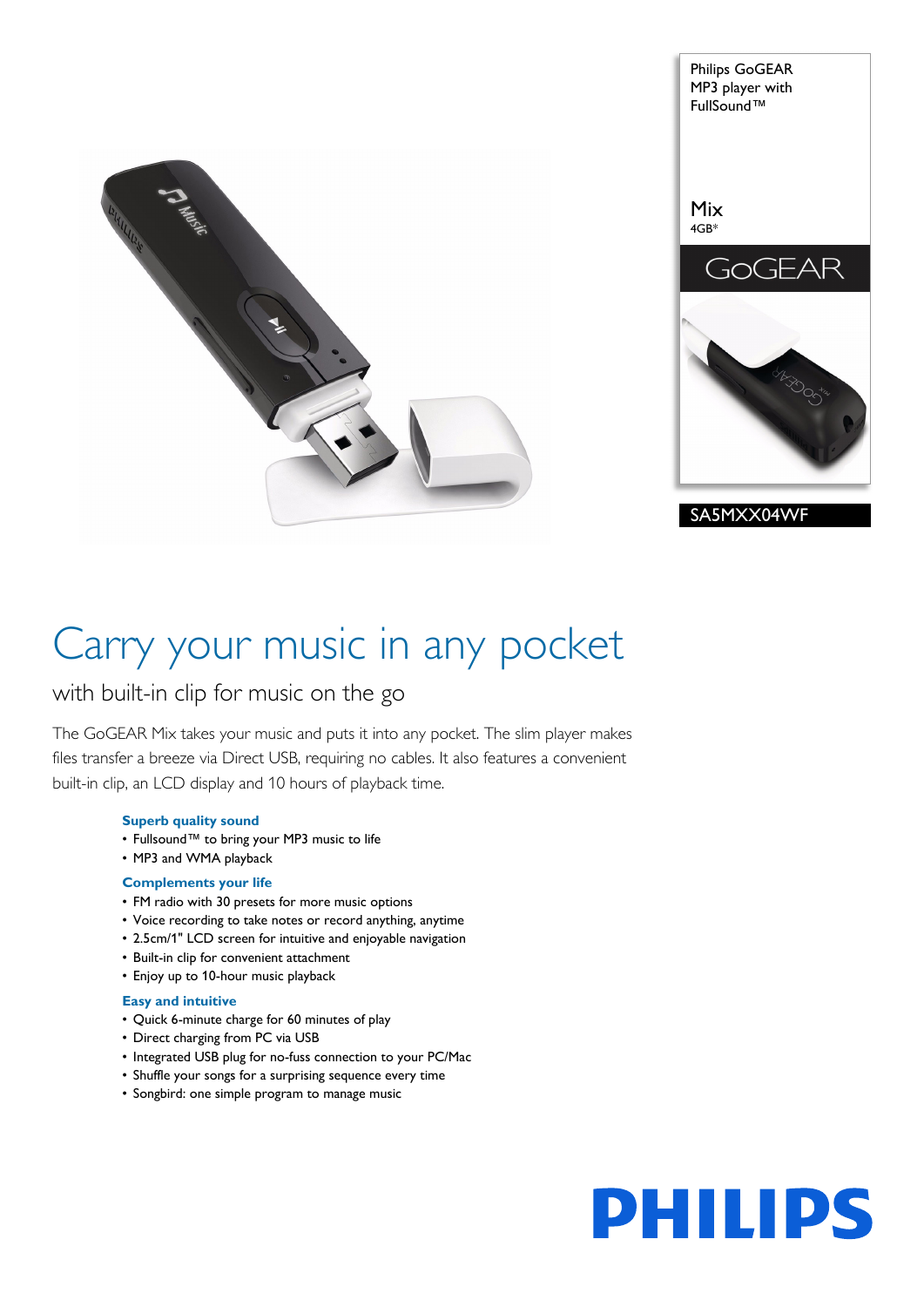# SA5MXX04WF/97

### MP3 player  $Mix 4GR*$

# **Highlights**

# **FullSound™**



Philips' innovative FullSound technology faithfully restores sonic details to compressed MP3 music, dramatically enriching and enhancing it, so you can experience CD music without any distortion. Based on an audio post-processing algorithm, FullSound combines Philips' renowned expertise in music reproduction with the power of the latest generation Digital Signal Processor (DSP). The result is fuller bass with more depth and impact, boosted voice and instrument clarity, and rich detail. Rediscover your compressed MP3 music in true-to-life sound that will touch your soul and move your feet.

# **2.5cm/1" LCD screen**

2.5cm/1" LCD screen for intuitive and enjoyable navigation

# **Up to 10-hour music playback**

Jive to endless hits with your GoGEAR player. A compact rechargeable battery is built in for long-lasting power. Up to 10 hours of continuous music playback can be enjoyed with a single charge. Just plug the power cable in to recharge the player – it's that simple.

# **FM radio with 30 presets**



Digital FM radio offers you additional music options to your music collection on your

GoGear. Simply tune into the station that you want to preset, press and hold the preset button to memorize the frequency. You can preset up to 30 radio stations and enjoy your favorite programs whenever you go.

### **Voice recording**



Voice recording converts your GoGear player into a handy dictation machine. Besides playing music or listening to radio, you can also record notes or reminders for work or school, record shopping lists and phone numbers – even song lyrics. By pressing the recording button and speaking into the built-in microphone, voice messages are compressed and stored in the built-in internal memory. Voice recording gives you a highly portable voice recorder allowing you to record anything, anytime and anywhere!

# **Built-in clip**

Built-in clip for convenient attachment

# **Direct charging from PC**



Charge your GoGear player battery quickly and easily from your PC via USB. By connecting your player to your PC with the cable provided and following the necessary prompts, your PC will provide the power for charging your player within a few seconds. Enjoy the convenience of doing away with a separate recharger.

### **Songbird**

Songbird: one simple program to manage music

### **Shuffle your songs**

Shuffle your songs for a surprising sequence every time

# **Fast charging (60 mins)**



Sometimes, you just need your GoGEAR player to take you from home to office and back again or for a short run – but you forgot to charge it last night. Say goodbye to frustration and boring, silent journeys with Fast Charge. Philips' smart and convenient solution lets you plug your GoGEAR to your PC or USB charger for just 6 minutes and in return, you get a whopping 60 minutes of audio playback! Fast Charge works by relying on much higher current levels to give your lithium-ion battery the power it needs to tide you over in a jiffy … and keep the music going.

# **Integrated USB plug**

Integrated USB plug for no-fuss connection to your PC/Mac